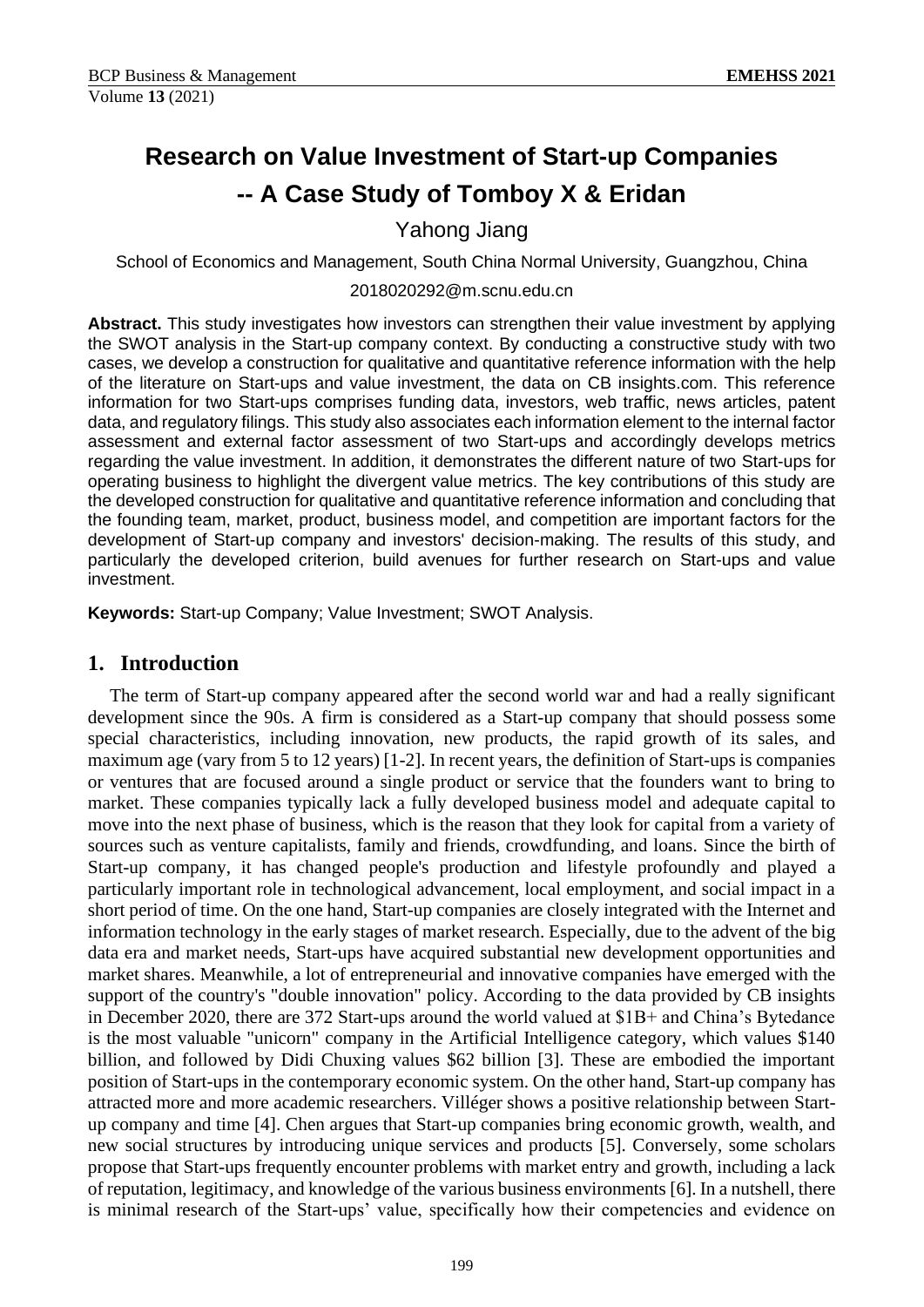value investment are effectively displayed within investors. This paper will fill up the research gap in the literature and have a theoretical significance to some extent.

The core characteristic of this economic era is a rational investment based on value. The value investment theory is often associated with famous names like Graham, Fisher and Warren Buffet, and the aim is to find fundamentally strong shares whose intrinsic value exceeds the current market price. It is possible to say that value investment started with the publication of "Security Analysis" by Benjamin Graham and David Dodd in 1934. The authors describe the approach and investment techniques to achieve success in investing, regardless of the market cycle [7]. There are many factors that affect value investment in the stock market, including PEG, Debt/Total Assets, Operating Margin, ROE (Return on Equity), ROA (Return on Assets), gross margin, liquidity of the shares, company size, trust and so on [8-11]. Compared with the entire market, Basu uses the CAPM model to conclude that stocks with low price-to-earnings ratios can obtain excess returns, and vice versa [12]. Goodman and Peavy use the industry price-earnings ratio analysis to reach the same conclusion [13]. Undoubtedly, the value investment theory produces excess returns that are mainly caused by the time lag in the market's perception of the value of listed companies and the market errors. These researches inspire scholars to link the basic analysis of value investment with some typical concepts for further research. According to the original F-score, Gimeno et al. conduct a value investing tool-neural F-Score-in order to significantly improves the portfolio returns [14]. Likewise, Curto specifically illustrates the value and investment of Equities in his work and emphasizes the interaction of inflation and bubbles within the CROCI framework [15]. Moreover, value investing is also the focus of domestic scholars' research. Lu Fei believes that the return of value stocks is higher than growth stocks in the Chinese stock market [16]. Another empirical result shows that the Shanghai-Hong Kong Stock Connect has shown a clear trend of value regression in the entire Shanghai stock market by using the non-parametric panel data model [17]. And by testing the China stock market, Kong Lei finds that two indicators of P/B and P/E can diversify non-systematic risks and obtain market returns for investors [18]. Overall, researches on the value investing of stocks or securities are reaching maturity.

While the existing literature has largely focused on the value investing of stocks or securities, papers on the value investment of Start-up companies are scarce and rare. Investors' value investment can not only obtain profit for themselves but provide financial support, governance structure, and human resource allocation for Start-up companies in different growth stages. Therefore, this paper is designed to fill this gap by exploring the Start-ups' value characteristics with case analysis and providing the criteria of value investment for investors. In the analyses of cases, this paper applies SWOT analysis to assess internal and external factors from Tomboy X and Eridan, as well as current and future potential. It is hoped that this structured examination of the factors may help investors' decision-making of investment and promote Start-ups' further development.

# **2. Data and Method**

### **2.1 Data**

This paper collects funding data, investors, web traffic, news articles, patent data, and regulatory filings of two Start-up companies available from CB insights.com. CB insights.com is a well-known venture capital data company that regularly publishes economic development trends such as a list of unicorn Start-up. The paper uses data from the beginning of 2013 to the end of 2020 to enhance the trustworthiness of the results. Furthermore, comments and interview data will be secondary data to supplement the study material. Then this section briefly overviews the two cases. The first Start-up company, Tomboy X, is an internet first private label brand for women's clothing and accessories with a focus on fit and quality in all-inclusive sizes. Tomboy X was founded in 2013 by Fran Dunaway and Naomi Gonzalez and is located in Seattle, Washington. The company initially focused effort on creating shirting for women who preferred more masculine clothes. Subsequently, the company's platform offers a wide range of apparel like underwear, bras, swimsuits, sleepwear, among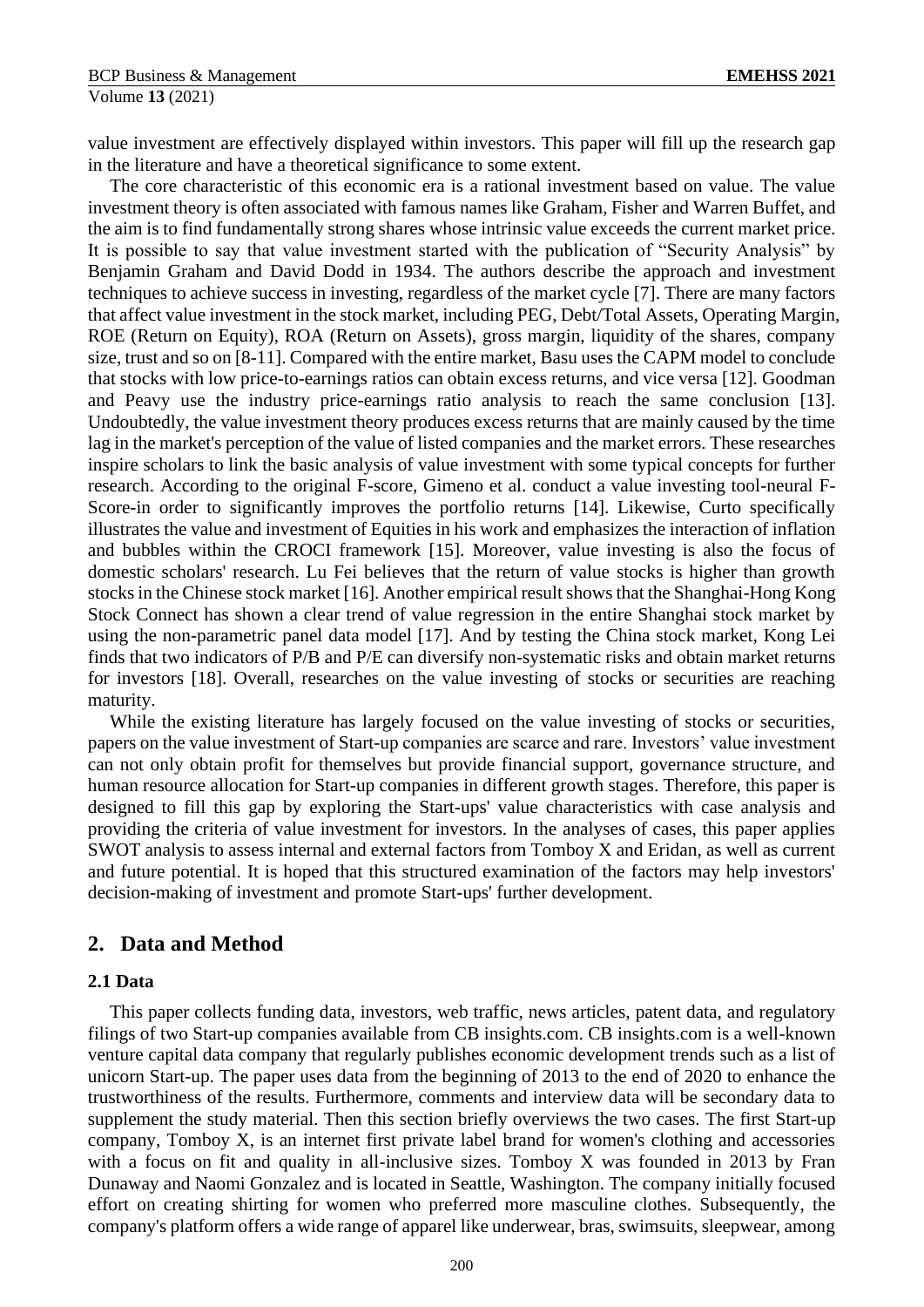others, designed to fit bodies of all sizes and shapes and enable women to buy comfortable undergarments online as their personality and body. Naomi said the undergarments appealed to cisgender women, the transgender community, and non-binary people who struggled to find clothes they liked and that fit them. The company creates top quality and private label designs, curates retail products that reflect high standards and style, and cultivates community around the lifestyle brand. Tomboy is a word describing "a girl who enjoys rough, noisy activities traditionally associated with boys". And in 2020, Tomboy X was listed as 231 in Inc Magazine's fastest-growing companies and increased 445% in three-year [19]. Notably, Tomboy X has raised a total of \$24.3M in funding over 5 rounds. Their latest funding was raised on May 13, 2019, from a Series B round (Table1). The second Start-up, Eridan Communications, is developing RF transceiver technology for 5G softwaredefined power transceiver applications, has joined the Silicon Catalyst incubator. The company was in California and founded in 2013 by Douglas Kirkpatrick, Dubravko Babić and Earl McCune, three engineering PhDs. Eridan is building the world's first digital sampling radio for 4G and 5G to improve connectivity for every person on earth. Moreover, Eridan's unique transceiver architecture produces all sub-6GHz cellular signals at full transmit power, a spectrum-flexible solution from VHF through 6 GHz, which offers data bandwidth-efficiency and power efficiency. This fully digital wireless signal generation approach consumes 5-10x less power to transmit the same amount of data. And it is applicable to 5G wireless infrastructure, defense and first responder, IoT applications. As previously stated, the two Start-up companies have a good development prospect in the future.

| Announced<br>Date | <b>Transaction</b> | <b>Money</b><br><b>Raised</b> | <b>Lead Investors</b>        | <b>Valuation</b>                     | <b>Stage</b>          |
|-------------------|--------------------|-------------------------------|------------------------------|--------------------------------------|-----------------------|
| May13, 2019       | Series B           | \$18M                         | The Craftory                 | \$135.37M Venture<br>Source Estimate | Generating<br>Revenue |
| Aug21, 2018       | Series A           | \$4.3M                        | Tau Investment<br>Management | \$45.36M Venture<br>Source Estimate  | Generating<br>Revenue |
| Aug1, 2018        | Series A           |                               |                              |                                      | Generating<br>Revenue |
| Sep30, 2016       | Venture Round      |                               |                              |                                      | Generating<br>Revenue |
| Feb2, 2015        | Seed Round         | \$2M                          |                              |                                      | Generating<br>Revenue |

**Table 1.** Tomboy X: Valuation & Funding

### **2.2 Method**

The case study methodology is particularly suitable for this study for three reasons. First, this study aims to answer the question of how investors can achieve value investment, belonging to the category of "how" questions. It is also appropriate to use the case study method to present the dynamic value investment process. Second, the purpose of this study is to provide investors with selection criteria for value investment through systematically exploring the business model, operation mechanism, and founding team of Start-up companies. Furthermore, the demand for content richness is high, which makes it more appropriate to examine the question by adopting quantitative and qualitative methods. Third, academic researches on value investment in Start-up companies are still limited and at the exploratory stage. This study explores the formation of a newly established enterprise cognition in value investment. And the exploratory case study is especially suitable for all new or existing academic fields that lack adequate research.

Selecting Tomboy X and Eridan as the case study object is based on the following three criteria. First is the principle of importance and representativeness. Tomboy X is the first women-led apparel company that designs and makes eco-friendly, comfortable underwear for all sizes and genders. The operating growth rate is increased between 100% and 200% since it launched in 2013. Hence, the company's successful digital production strategy and market orientation experience, which expand customer groups and retail sales, and set up a model in the industry. This also inspires high-potential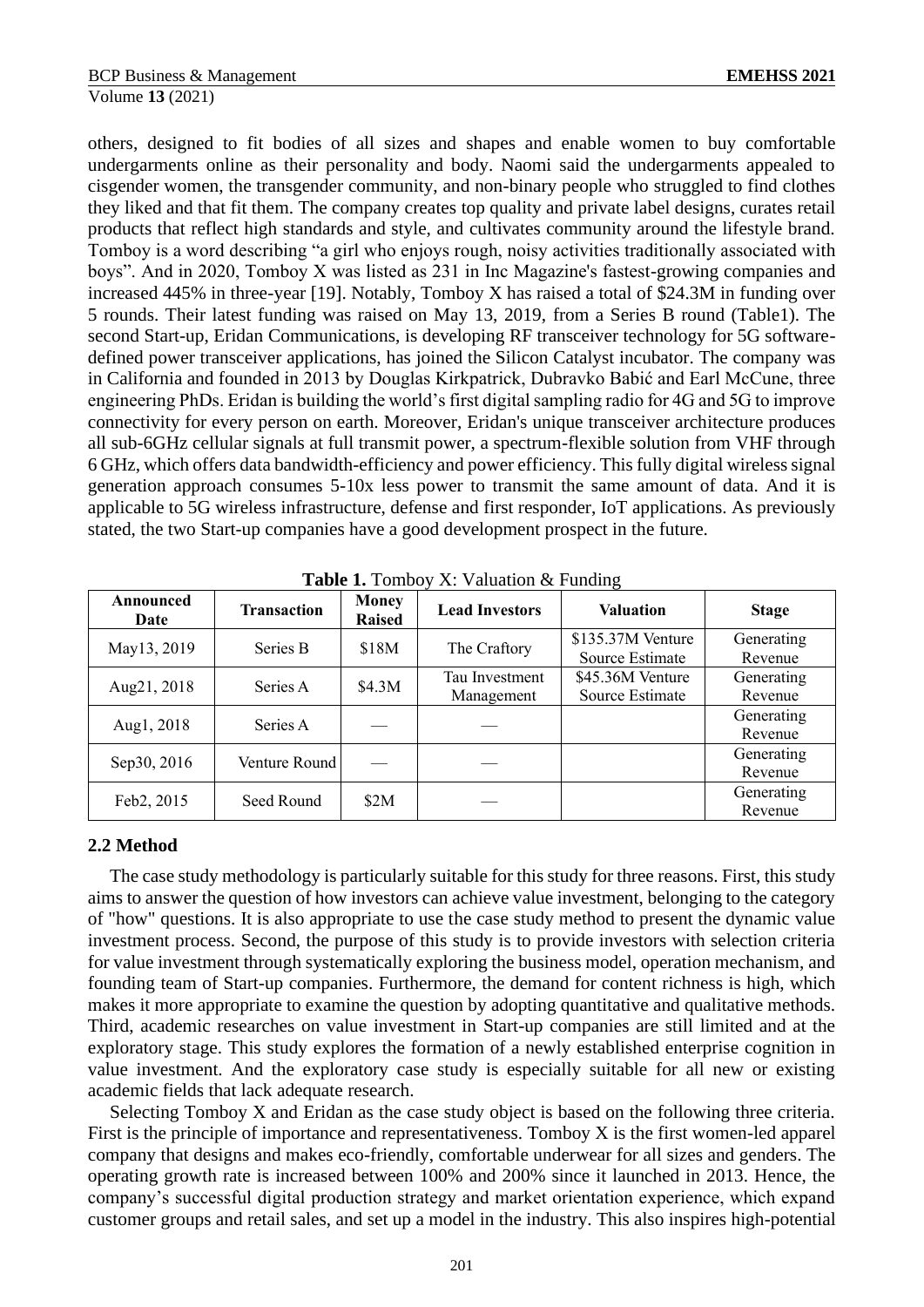female leaders and Start-ups with at least one female in leadership. Eridan is a rapidly-growing Startup building 5G radios to enable abundant wireless connectivity everywhere in the world. The company includes 21 registered patents primarily in the 'Basic Electronic Circuitry' category and 4 trademarks, with the most popular class being "Scientific and electric apparatus and instruments." Eridan has a leading position in 5G information technology and product development. Therefore, the study of two Start-ups follows the importance and representative principles of case selection. Second is the principle of theoretical sampling. The case study method selection of cases is based on filling in existing theoretical gaps or developing new theories, rather than statistical sampling reasons. Although previous studies considered the importance of Start-ups' growth, many of them are lack value investment understanding with Start-up companies. This study takes Tomboy X and Eridan as the research object, which tries to construct a value investing criteria for investors from the perspective of SWOT analysis. Thus, the study will improve relevant theories, promote Start-ups to perfect their operations, and realize the optimal allocation of capital resources in the Start-up market. The third is the consistency between the enterprise's theoretical goal and its practice. The two cases have achieved significant success due to the key capabilities and innovation at the strategic, business and technology levels. Although the historical data is relatively incomplete from the Start-ups, the key indicators are prominent such as growth percentile, market cap, web traffic and patent. In short, the two cases are crucial to build a value investing criterion for investors. And this is consistent with the theoretical goal of constructing a value investment criterion. This study follows the case study procedure of identifying a research problem, theoretical review, case study draft design, data collection, and data analysis. By analyzing theory and data, the study maintains its focus and discovers theoretically innovative points.

## **3. Results and Discussion**

SWOT analysis is a commonly used method for analyzing and positioning an organization's resources and environment in four regions: Strengths, Weaknesses, Opportunities, and Threats. After identifying the factors in these four fields, the investors can recognize Start-ups' core competencies for decision-making and investment through analyzing the results and determining the priorities.

### **3.1 Internal Factor Assessment**

### **3.1.1 Strength**

Tomboy X has an experienced and blended industry background team in marketing, merchandizing and designing, and Eridan's management shows excellent ability to deliver 5G milestone and focus on RF area (Table 2). A good entrepreneurial team should be committed to creative, passionate, accomplished, work well together, and professional in technology, which is conducive to the well-development of Start-up companies.

Next, Tomboy X has registered 10 trademarks, with the popular class being "Clothing, footwear, headgear" and "advertising, business". This company also actively applies 28 technology products and services, and 76 technologies for its website, including Viewport Meta, Mobile Compatible, SPF and SSL by Default. As a result, Tomboy X is ranked 80860 among websites globally based on its 464724 monthly web visitors. The site's traffic in the United States accounted for the largest proportion (94%), and Canada had a greater increase in monthly visits growth (104.91%). Additionally, Tomboy X focuses on online retail and advertising on social media such as Facebook Ads, Instagram, Podcast ads and SEO. According to the Alexa's referral sites, ordered by how many other websites link to them, the company has a good site's reputation on the internet. The number of sites linking to tomboyx.com are 82, ranked third. The successful marketing channels are not a huge revenue source for the company but a great way to engage with customers and meet their needs at any time, which also further enhance the sales volume and reduce the cost of store rent and management. Similarly, the intellectual property of Eridan includes 26 registered patents and 2 pending patents primarily in the "Basic Electronic Circuitry" and "electric communication technique"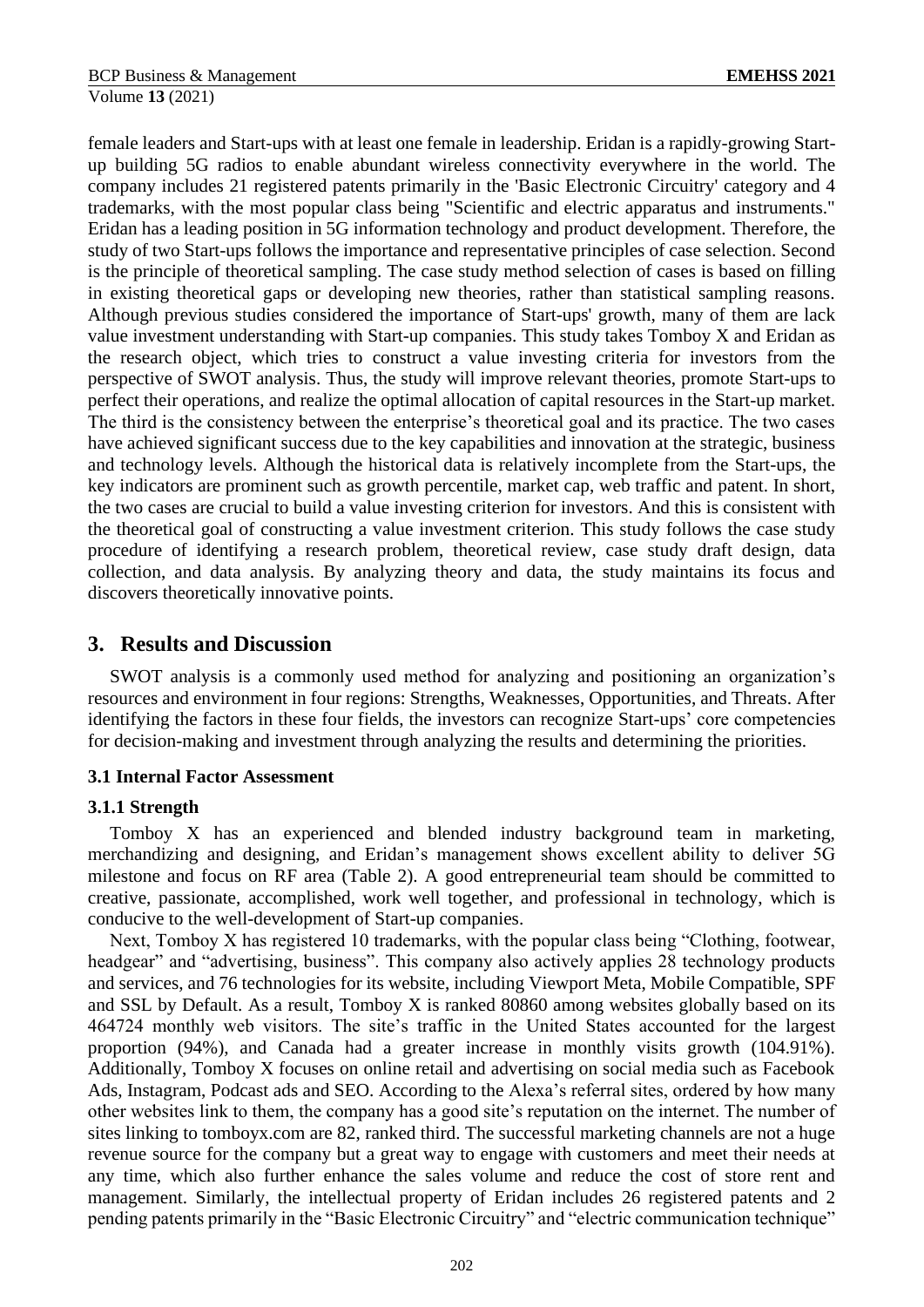category (see Fig.1 for details) [20]. And the company has registered 4 trademarks, with the most popular class being "Scientific and electric apparatus and instruments". These patents are the core competitiveness of Eridan whose founder recognizes the importance of basic technology research. Eridan's breakthrough transceiver technology enables breathtaking wireless capabilities and allows for unprecedented communications systems performance.

| Start-up | <b>Executive</b><br>team | title                                    | details                                                                                                                                                                                                                                                |  |
|----------|--------------------------|------------------------------------------|--------------------------------------------------------------------------------------------------------------------------------------------------------------------------------------------------------------------------------------------------------|--|
| Tomboy X | Fran<br>Dunaway          | Co-Founder & CEO                         | 1. Formerly partner & producer in a media strategies<br>firm.<br>2.20 years of experience in managing people, systems<br>and budgets.<br>3. Director-level roles with political consulting firms.<br>4. Executive Director of Equal Rights Washington. |  |
|          | Naomi<br>Gonzalez        | Co-Founder & COO                         | 1.10 years of experience in sales and small business.<br>2. Director at Prepaid Legal Services, Inc.                                                                                                                                                   |  |
|          | Julie Nomi               | VP of Product                            | 1. Materials, Development & Innovation Head.<br>2.7 years Independent Consultant to Apparel Brands.<br>3.7 years Product Marketing Director, Limited Express.<br>4.10 years Product Management/ Development/<br>Sourcing VP.                           |  |
|          | Leslie<br>Garrard        | Chief Operating<br>Officer               | 1.20 years of experience in retail, strategy, operations,<br>digital, and brand management.<br>2. Former Vice President of Experiences and Strategy at<br>Recreational Equipment, Inc. (REI)                                                           |  |
| Eridan   | Doug<br>Kirkpatrick      | Co-Founder, CEO &<br><b>Board Member</b> | 1.30 years of experience in RF and technology product<br>development.<br>2. Partner in Vantage Point VC.<br>3. Prior CEO/CTO experience.<br>4. Former Chief Scientist at DARPA.<br>5. MIT PhD & 30+ patents.                                           |  |
|          | Dubravko<br>Babić        | <b>VP RF Devices</b>                     | 1.30 years of experience in RF and optical device<br>Development.<br>2.Prior CEO/CTO experience.<br>3. UCSB PhD $\&$ 30+ patents.                                                                                                                      |  |
|          | Earl McCune              | <b>CTO</b>                               | 1.30 years of experience in RF and technology product<br>development.<br>2. Prior CEO/CTO experience.<br>3.UC Davis Ph.D.& 90+ patents.                                                                                                                |  |
|          | Eve Cohen                | <b>CFO</b>                               | 1.30 years of experience in corporate financial<br>management including several Silicon Valley Start-<br>ups.<br>2.HBS                                                                                                                                 |  |
|          | Rick Booth               | VP Systems                               | 1.30 years of experience in RF systems development<br>2. Prior CEO/CTO experience.<br>3. USC PhD & 15+ Patents.                                                                                                                                        |  |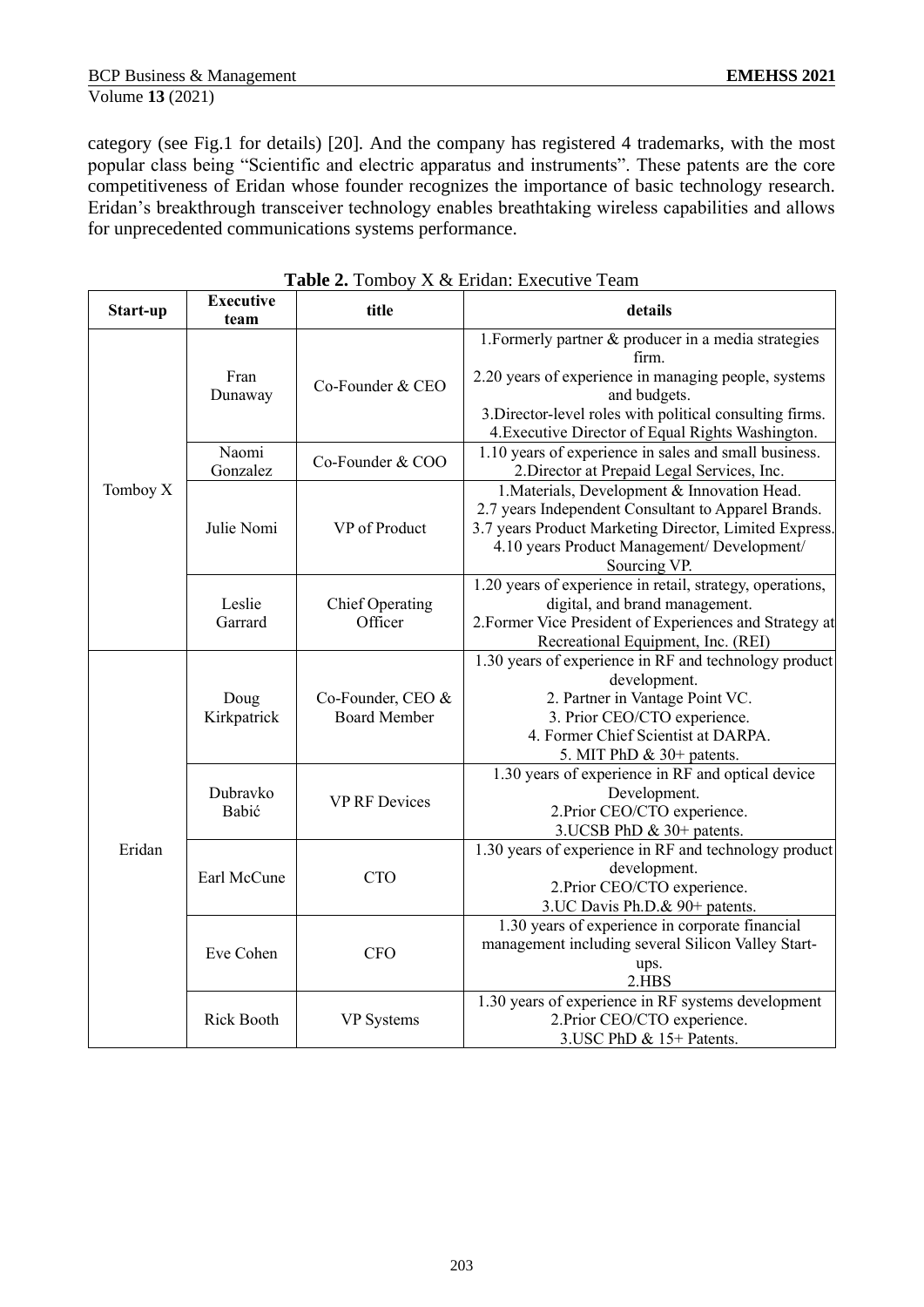

**Fig 1.** Eridan Communications Patents

From the product and business model perspective, Tomboy X works with a factory that made boxer briefs for men in Vancouver, BC. The company' s product line has expanded to swimwear, sleepwear and loungewear and carried all styles in sizes XS to 4XL, which reflects the diversity of products. Also, Tomboy X provides quality products at lower prices, free trials at home, and donations to various LGBTQ organizations. Consumers are increasingly shopping online, which make the company sell their own branded products directly to consumers through owned e-commerce channels, rather than relying on department stores or big online marketplaces. Bypassing any third-party retailers or wholesales, this company can keep costs down and offer high-quality products at more affordable prices than traditional retailers, which attract several customers and have more competitive than other underwear brands. In addition, Tomboy X has a long customer LTV (lifestyle brand) and a high repeat customer rate (33%), this is the reason why the company has a high gross margin and product margin. When it comes to Eridan, the company is permitted into the Silicon Catalyst, which is the world's only Start-up incubator focused exclusively on solutions in silicon. This company sells the product to operators (T-Mobile, Vodaphone, British Telecom, Verizon, ATT, China Mobile) via integrators (Ericsson, Nokia, Parallel Wireless), which enables stable sales channels and lower operational costs during the transaction. Subsequently, the company's revenue model with integrated hardware module, firmware subscription, and GaN chipset with CMOS IP license, which provide solid recurring revenue and license fee once successfully acquired customers. Fabless manufacturing is helping to low fixed cost (depreciation, labor cost), higher profit margin (65% of revenue for goods sold), and aggressive revenue growth. Eridan's strong product and business model resolve the pain of 5G system integrator and network provider like transmitting 5-10X less power per GB and saving 2-3X cost for equipment, making them unique in the market potentially popular among customers.

#### **3.1.2 Weakness**

Tomboy X is an online retailer with no offline stores. Due to the more errors in local demand forecasting, the more excess inventory and forced markdowns there will be, the operating model ineffectively addresses the challenges associated with inventory management and demand uncertainty. Meanwhile, online sales will not only increase the possibility of returns and exchanges but operating expenses. Next, rely on web-based advertising, Tomboy X has a weaker brand awareness comparing to large companies such as Victoria's Secret and Calvin Klein. And there is a disadvantage about the company's design technology that cannot fulfill its target customers' needs as few senior designers. Besides, the product homogeneity is serious, which intensifies competition among enterprises and affects the development of enterprises.

Eridan only raised a total of \$10M in funding over 3 rounds. Their latest funding was raised on January 1, 2019 from a Series A3 round. The insufficient capital investment is not conducive to the promotion of enterprise value-added services and terminals. Furthermore, Eridan Miracle is technically still immaturity and low coverage rate, which are undoubtedly testing Eridan's operational capabilities and patience. In addition, Intellectual Property is often among an organization's most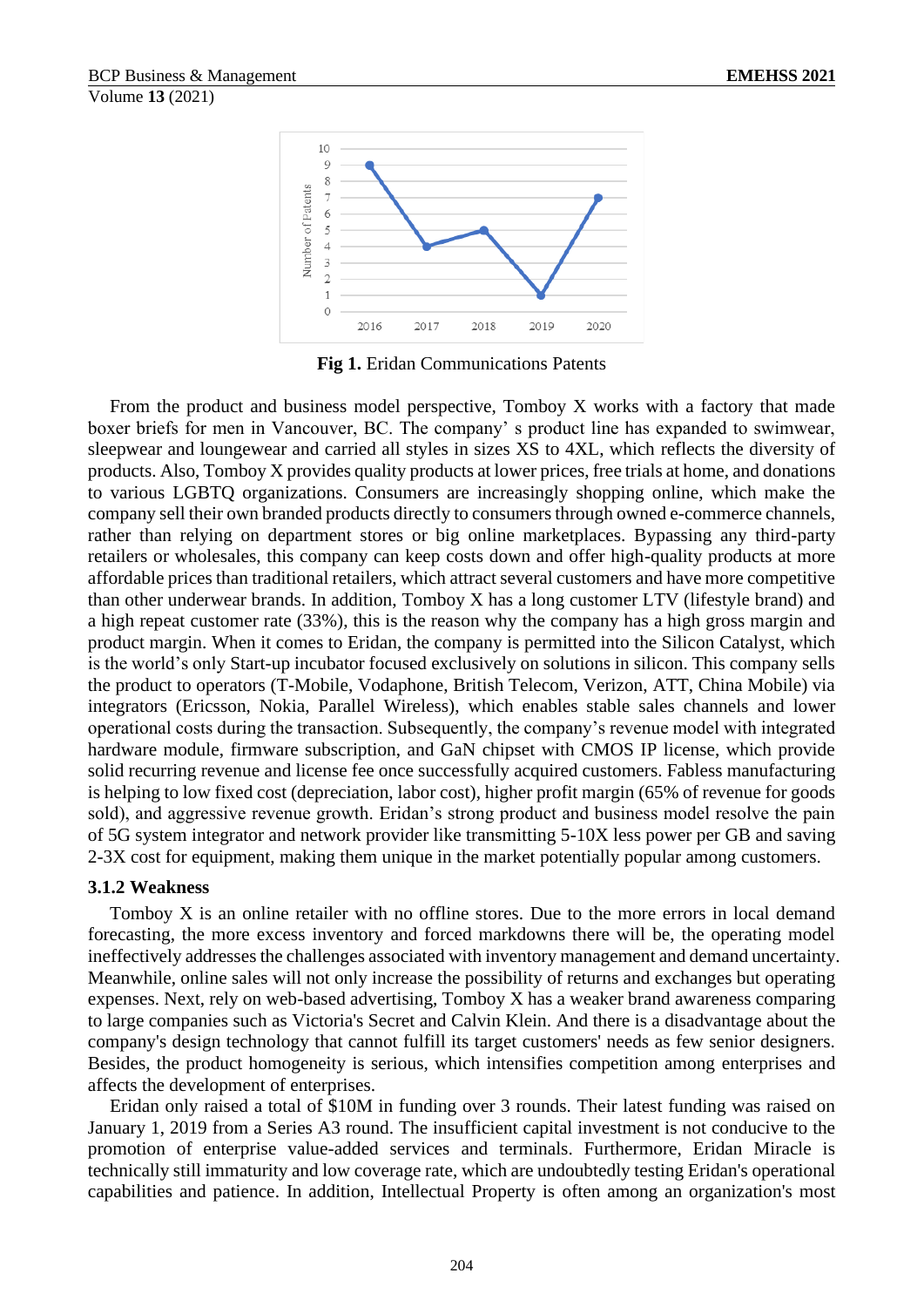valuable assets, yet it's also vulnerable to threat and compromise. Particularly, Eridan's core IP assets may hold by executives, not the company, which may cause some unnecessary losses and risks.

### **3.2 External Factor Assessment**

### **3.2.1 Opportunity**

As shown in Fig.2, there were four keyword opportunities that have effectiveness scores between 1 and 100. According to the results, the important opportunities that obtained 11000 keywords were "Keyword Gaps" and "Easy-to-Rank keywords" [21]. In the Keyword Gaps, Tomboy shirts and suits had a high score of 19 and 18, respectively, which can acquire the expansion of innovative business for tomboy shirts and suits. A keyword gap analysis helps the company drive more traffic and uncovers valuable development opportunities that it's missing out on. In the Easy-to-Rank keywords, an estimation of how frequently men's underwear (54) and butch fashion (50) were searched across all search engines, ranked at the top. By finding gaps in the keyword strategy, the company can discover opportunities to create new content and attract more audiences. On the one hand, the global internet traffic and audience trending from the beginning of 2013 to 2020 maintained steady-state growth (Fig.3) [22]. Tomboy x community marketing has obtained a steady customer source and cash flow, which is also conducive to improving the gross profit of the company.



**Fig 2.** Keyword Opportunities Breakdown



**Fig 3.** Audience Trending Over Time Tomboy X

On the other hand, a new study revealed that women now own an average of 34 pairs of underwear [23]. And Tomboy X global volume mainly focuses on the US, approximately 331000, whereas lower sales in CA, UK, AU and DE (Fig.4). These show a global opportunity to expand overseas markets and strengthen market competitiveness and market share. Additionally, Tomboy X had a post-money valuation of \$75M as of May 2019, according to PrivCo. The series A1 has a higher proportion of authorized share and liquidation preference than the seed series, which are 3693216 and 13.44%, respectively. It can not only protect the interests of investors but attract new funds to expand the existing team, including the recruitment of experienced professional e-commerce personnel.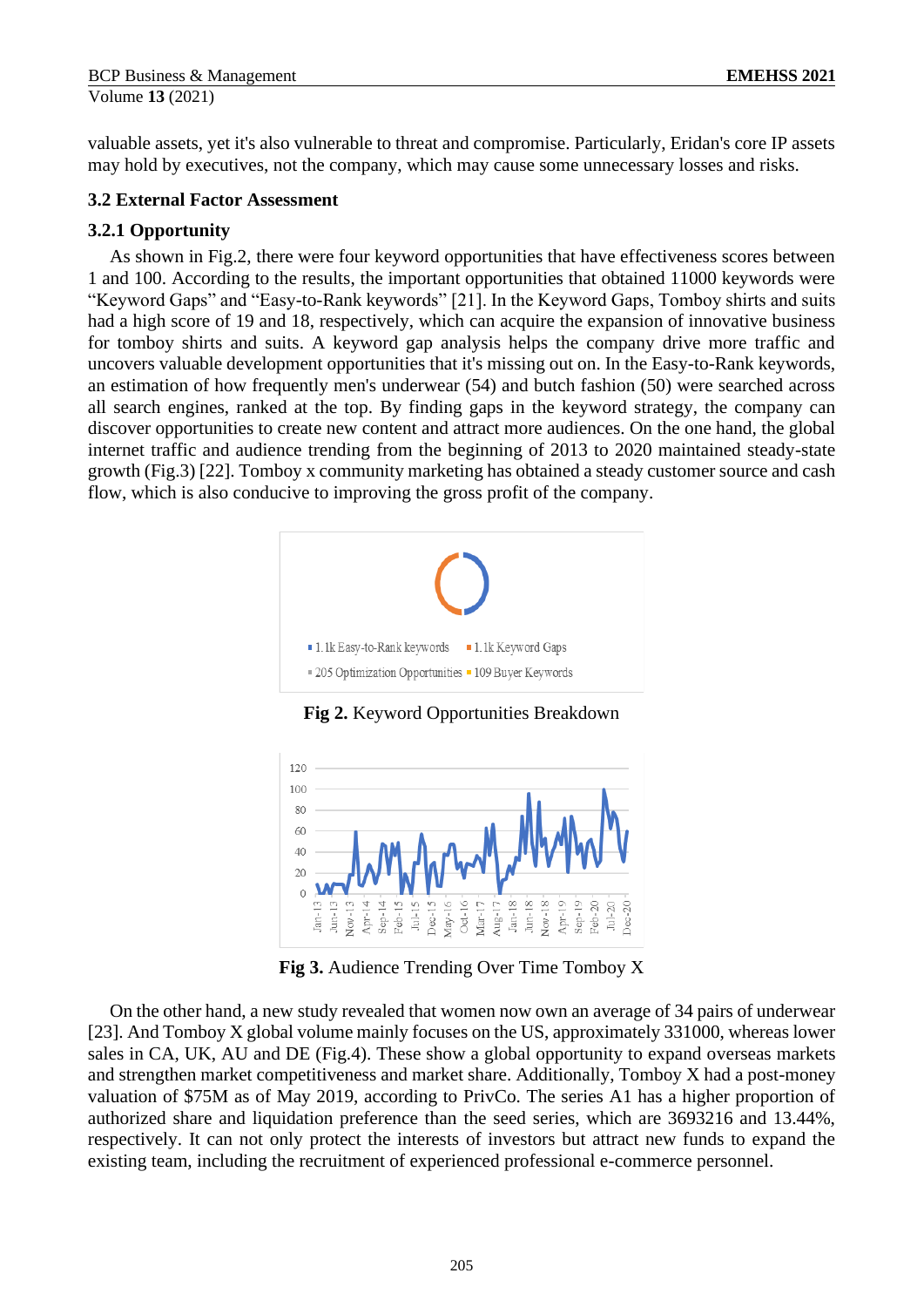

**Fig 4.** Global Volume

Eridan Communications, which is developing RF transceiver technology for 5G software-defined power transceiver applications, has joined the Silicon Catalyst incubator in May 2018. Silicon Catalyst is the world's only incubator focused exclusively on semiconductor solution Start-ups. Gradually, Silicon Catalyst ecosystem provides to Start-ups such as Eridan in exchange for a relatively small amount of common equity, which is an opportunity for the company to dramatically reduce cost and enter the market effectively. According to Silicon Catalyst founder, Eridan Communications is a perfect fit for Silicon Catalyst. The Start-up has a strong team, feasibility demonstration of a differentiated technology that will impact several significant markets, and a need to integrate their current solution into an integrated circuit. Notably, the market for power amplifiers is expected to grow from USD 21.4 billion in 2018 to USD 30.6 billion by 2023, at a CAGR of 7.4% during the forecast period (Fig.5) [24]. Eridan has broad market space and huge development potential in the Blue Ocean Market. There are two reasons explained: the power amplifier market for industrial vertical continues to grow with 5G investment and a high entry barrier for other Start-ups due to 5G integrator's difficulty to switch suppliers.



**Fig 5.** Market Size Forecast (FY18-FY23)

#### **3.2.2 Threat**

Tomboy X has the risks and opportunities that coexisted in the process of market cultivation. One of the key threats is market competition among peers. It is the most common phenomenon that a leading enterprise takes the lead in innovation to acquire excess profits, which will confront with a rapid imitation in the same industry and finally return to its original pattern. Meanwhile, the technological content of the apparel industry is lower than tech companies, which is difficult to obtain entry barriers. Thus, Tomboy X can continue to gain competitiveness through innovation and collective effort of all employees. Next, Tomboy X is facing a fierce competition of apparel and sharing the existing resource and market share. The domestic brand competitors in the apparel industry have strong competitiveness, including Victoria's Secret, Jockey, MeUndies, and Calvin Klein. Similarly, International brand competitors have also entered the market for the market competition, such as La Perla, Wacoal, and Stella McCartney.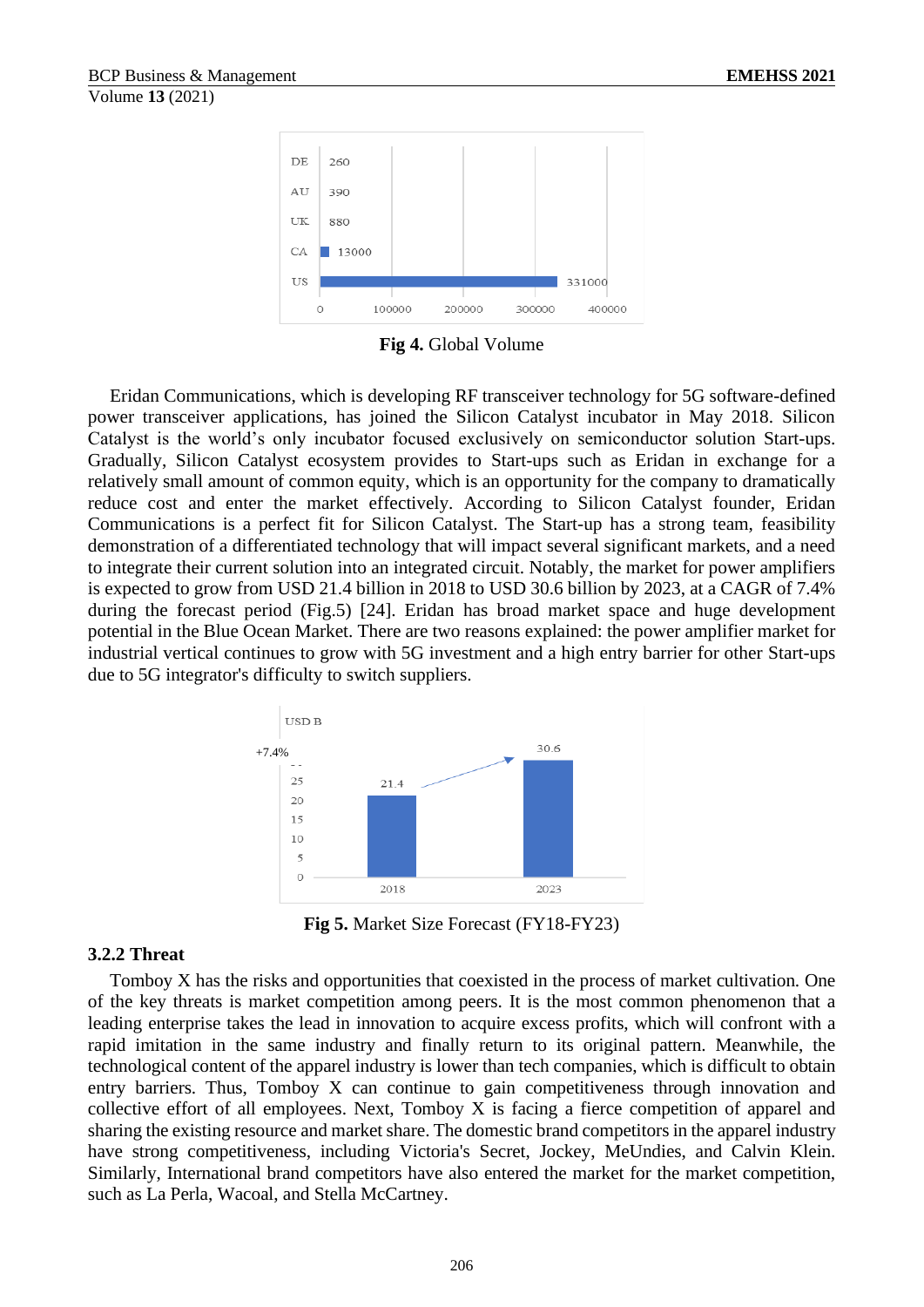As for Eridan, threats mainly come from Traditional RF Power Amplifiers (Skyworks, TDK, NXP etc.) and Baseband Transceivers (Analog Devices, Intel, Qualcomm). The baseband processor (BBP) allows user data to be processed in the digital domain between an end application and the transceiver device. The baseband processor design is also easily designed using system modeling tools such as Simulink. RF power amplifier is a type of electronic amplifier that converts a low-power radiofrequency signal into a higher power signal. RF power amplifiers using LDMOS (laterally diffused MOSFET) are the most widely used power semiconductor devices in wireless telecommunication networks, particularly mobile networks. LDMOS-based RF power amplifiers are widely used in digital mobile networks such as 2G, 3G and 4G. Advances in 5G technologies are driving new technical challenges in the semiconductor industry. 5G services work at higher frequencies to ensure higher transmission rates with very low latency. The use of new frequencies can create power efficiency problems, resulting in the need for new solutions. Eridan has also spotted this new business market and strived to explore a successful business model. Traditional RF Power Amplifiers and Baseband Transceivers have strong user scale and strength. Once Eridan misses the opportunity, the company will lose its share in the new 5G communications market. If Eridan cannot find a good operating model and business model, the company will be in danger of being overtaken and eliminated when foreign competitors enter the local operating market.

#### **4. Conclusion**

This research uses a case study methodology to develop theory. As this method is relatively novel in the Start-up company context, we believe that the research also enhances this discipline's methodology knowledge. This study raises many possibilities for future research. According to SWOT analysis, founding team, market, product, business model, and competition are important factors for the development of a Start-up company and investors' decision-making. For a gender-neutral underwear brand, Tomboy X has an excellent team, successful marketing channels, steady customer source and cash flow, global opportunity, and expansion of innovative business etc. However, the company is also confronted with problems such as offline stores, returns and exchanges, operating expenses, design technology, product homogeneity, and market competition. For the emerging tech company, Eridan has 26 registered patents, 2 pending patents, and 4 trademarks, which is the company's core competitiveness. Meanwhile, these characteristics-the professional team, strong product, and business model, blue ocean market-are played an important role in building a world-class digital sampling radio for 5G. Yet, Eirdan is confused by insufficient investment, immature technology, the ownership of IP, and competitors. Given these points, Start-up companies can focus on the development of their own situation, improve their predictability and avoid unnecessary risks and losses to some extent. Investors can also identify the growth potential of Start-up companies, which is more beneficial to maximize their value investment.

As the findings of this study highlight the importance of studying Start-ups, we call other researchers to continue this research path. This research stream would benefit from further quantitative and qualitative studies focusing on the value investment of Start-ups, bringing clear, practical gains for investors and helping the Start-ups improve their success rates.

### **References**

- [1] Talaia M, Pisoni A, Onetti A. Factors influencing the fund raising process for innovative new ventures: an empirical study[J]. Journal of Small Business and Enterprise Development, 2016.
- [2] Peterson S J, Walumbwa F O, Byron K, et al. CEO positive psychological traits, transformational leadership, and firm performance in high-technology Start-up and established firms[J]. Journal of management, 2009, 35(2): 348-368.
- [3] https://www.cbinsights.com/research-unicorn-companies/.